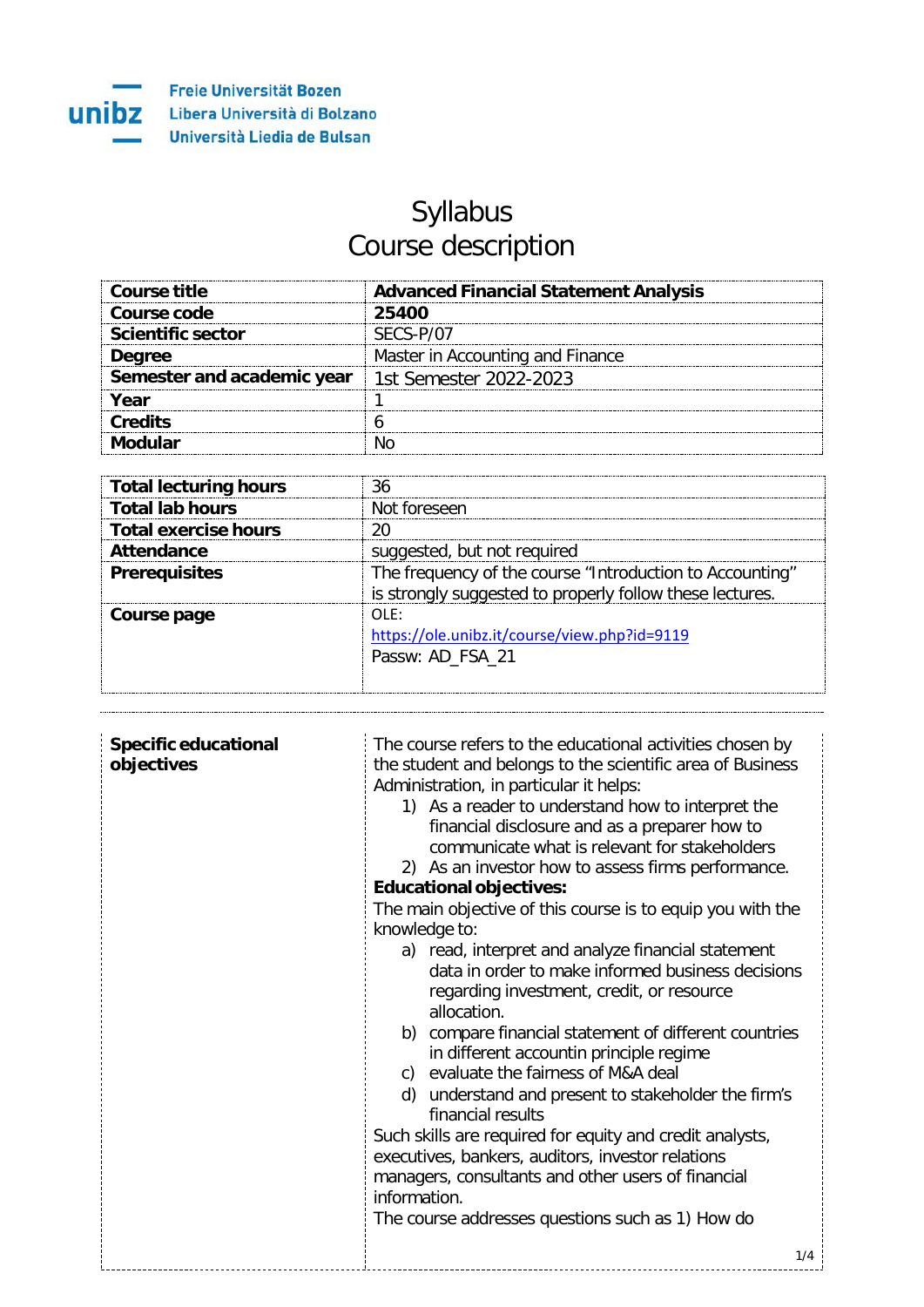

|                                      | operating and financial decisions contribute to a firm's<br>return? 2) Why does a firm's performance differ from its<br>competitors? 3) Has the firm distorted its accounting<br>numbers and how will this influence its reported<br>performance? 4) How does the financial performance<br>today predict future events, such as credit default or<br>equity valuation? 5) How can a firm forecast financial<br>statements over multiple years? 6) How to derive the<br>"right cash flow" for DCF valuation?                                                                                                                                                                                                                                                                                                                                                                                                                                                                                                                                                                                    |  |  |  |  |
|--------------------------------------|------------------------------------------------------------------------------------------------------------------------------------------------------------------------------------------------------------------------------------------------------------------------------------------------------------------------------------------------------------------------------------------------------------------------------------------------------------------------------------------------------------------------------------------------------------------------------------------------------------------------------------------------------------------------------------------------------------------------------------------------------------------------------------------------------------------------------------------------------------------------------------------------------------------------------------------------------------------------------------------------------------------------------------------------------------------------------------------------|--|--|--|--|
| Lecturer                             | Prof. Massimiliano Bonacchi, Office E207<br>massimiliano.bonacchi@unibz.it<br>http://www.massimilianobonacchi.net/                                                                                                                                                                                                                                                                                                                                                                                                                                                                                                                                                                                                                                                                                                                                                                                                                                                                                                                                                                             |  |  |  |  |
| Scientific sector of the<br>lecturer | SECS-P/07                                                                                                                                                                                                                                                                                                                                                                                                                                                                                                                                                                                                                                                                                                                                                                                                                                                                                                                                                                                                                                                                                      |  |  |  |  |
| <b>Teaching language</b>             | English                                                                                                                                                                                                                                                                                                                                                                                                                                                                                                                                                                                                                                                                                                                                                                                                                                                                                                                                                                                                                                                                                        |  |  |  |  |
| <b>Office hours</b>                  | please refer to the lecturer's web page                                                                                                                                                                                                                                                                                                                                                                                                                                                                                                                                                                                                                                                                                                                                                                                                                                                                                                                                                                                                                                                        |  |  |  |  |
| Lecturing assistant                  | Not foreseen                                                                                                                                                                                                                                                                                                                                                                                                                                                                                                                                                                                                                                                                                                                                                                                                                                                                                                                                                                                                                                                                                   |  |  |  |  |
| <b>Teaching assistant</b>            | Dott.ssa Iuliana Ionitel                                                                                                                                                                                                                                                                                                                                                                                                                                                                                                                                                                                                                                                                                                                                                                                                                                                                                                                                                                                                                                                                       |  |  |  |  |
| <b>Office hours</b>                  | No assistant                                                                                                                                                                                                                                                                                                                                                                                                                                                                                                                                                                                                                                                                                                                                                                                                                                                                                                                                                                                                                                                                                   |  |  |  |  |
| List of topics covered               | The course consists of three integrated parts:<br>Part I - Understanding the business environment and<br>financial reporting quality.<br>We need to understand the business environment::<br>Macroeconomic, Industry and Firm's Strategy.<br>Part II - Framework to uncover a company's value-<br>creation activities<br>A) Introduction - Earnings Quality & Financial<br><b>Statement Analysis</b><br>- Business Activities and Articulation of Financial<br><b>Statements</b><br>- Earnings vs $\Delta$ Cash and concept of accrual accounting<br>- Overview of Earnings Quality and Earnings<br>Management<br>- How accounting choices help/hinder our<br>understanding of the business<br>B) Review of Financial Statements<br>- Review of line items from Core Introductory<br>accounting and their earnings quality issues and<br>common abuses<br>- Overview of other line items to be covered in Part II<br>C) Reformulation of Financial Statements<br>- Why the need to reformulate statement?<br>- Implementation issues when reformulating statements<br>- Profitability Analysis |  |  |  |  |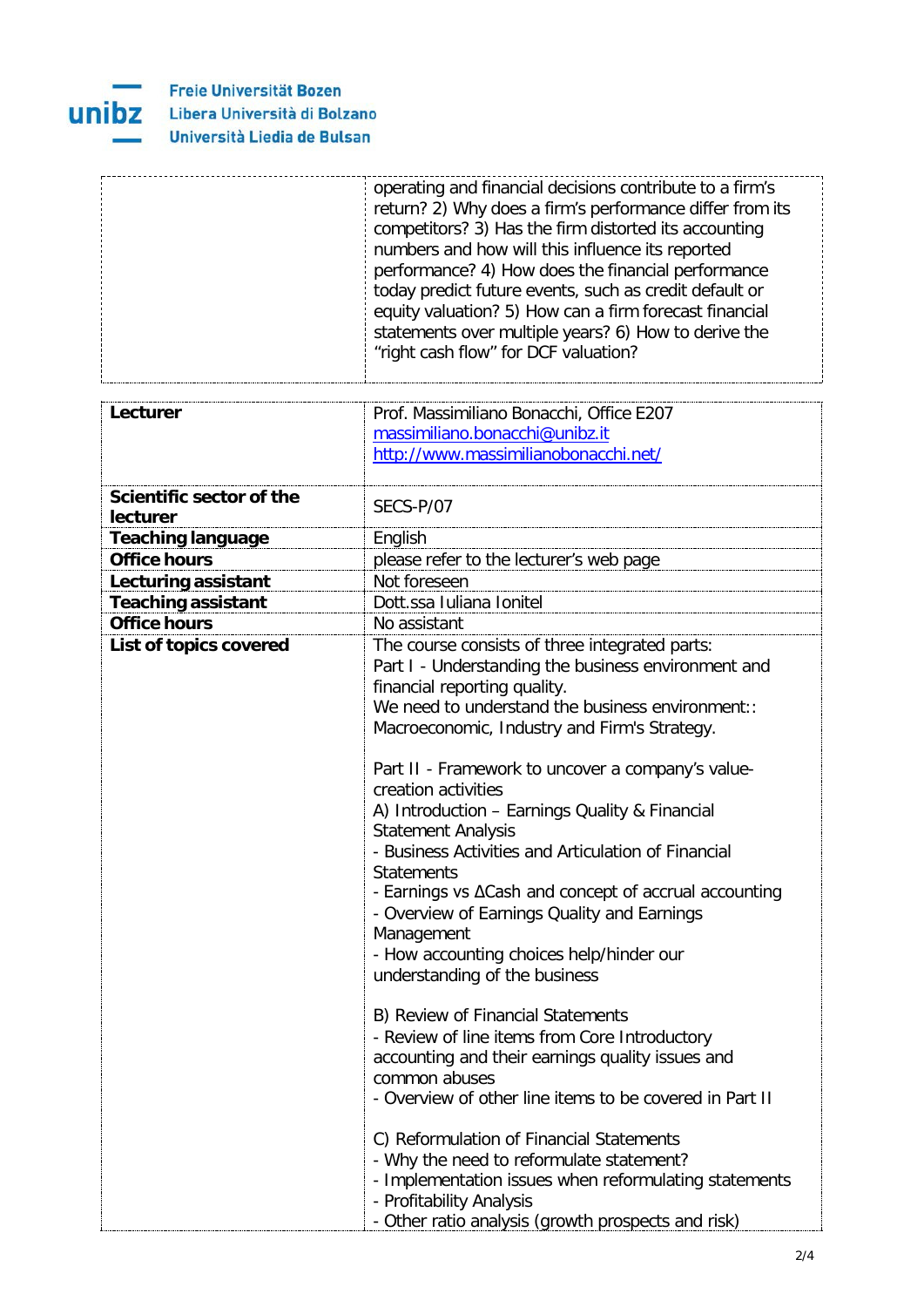

|                          | - Profitability analysis for a specific company                                                                                                                                                                                                                                                                                                                                                                                                              |  |  |  |
|--------------------------|--------------------------------------------------------------------------------------------------------------------------------------------------------------------------------------------------------------------------------------------------------------------------------------------------------------------------------------------------------------------------------------------------------------------------------------------------------------|--|--|--|
|                          | Part II - Adjusting and assessing specific line items<br>A) Revenue and Accounts Receivables<br>- When/what/how much to recognize<br>- Percentage of Completion - Financial Statements for<br><b>Construction Companies</b><br>- Multiple Element Revenue Arrangements<br>- Quality of Reported Revenue<br>- Gross vs Net Revenue<br>- Accounts Receivables & Accounts Receivable<br>Factoring<br>- Change in Accounting Estimate vs Accounting<br>Principle |  |  |  |
|                          | B) Operating Capacity<br>- Capitalize vs Expense<br>- Inventory for Manufacturing Companies<br>- Converting LIFO to FIFO<br>- Property, Plant and Equipment<br>- Asset Impairment<br>- Intangible Assets<br>- Goodwill Impairment<br>- Capitalizing R&D<br>- Quality of Reported PP&E and Depreciation                                                                                                                                                       |  |  |  |
|                          | C) Fixed Claims<br>- Investments in Debt Securities<br>- Leases (lessee's perspective)<br>- Converting Operating Leases into Capital Leases                                                                                                                                                                                                                                                                                                                  |  |  |  |
|                          | D) Estimated Claims<br>- Income Taxes<br>- Permanent vs Temporary Difference<br>- Deferred Tax Assets/Deferred Tax Liabilities<br>- ETR vs Statutory Tax rate<br>- Valuation Allowance<br>- Pensions, Stock Compensation, and Other Employee<br><b>Benefits</b><br>- Equity Method Investment<br>- Consolidation                                                                                                                                             |  |  |  |
| <b>Teaching format</b>   | The course will combine in-class explanation, problem-<br>solving and case discussion. Students are expected to<br>participate actively in class.                                                                                                                                                                                                                                                                                                            |  |  |  |
| <b>Learning outcomes</b> | Knowledge and understanding of financial statement<br>analysis and evaluation tools.<br>Ability to apply knowledge and understanding ratio<br>analysis, cashflow analysis and evaluation models.                                                                                                                                                                                                                                                             |  |  |  |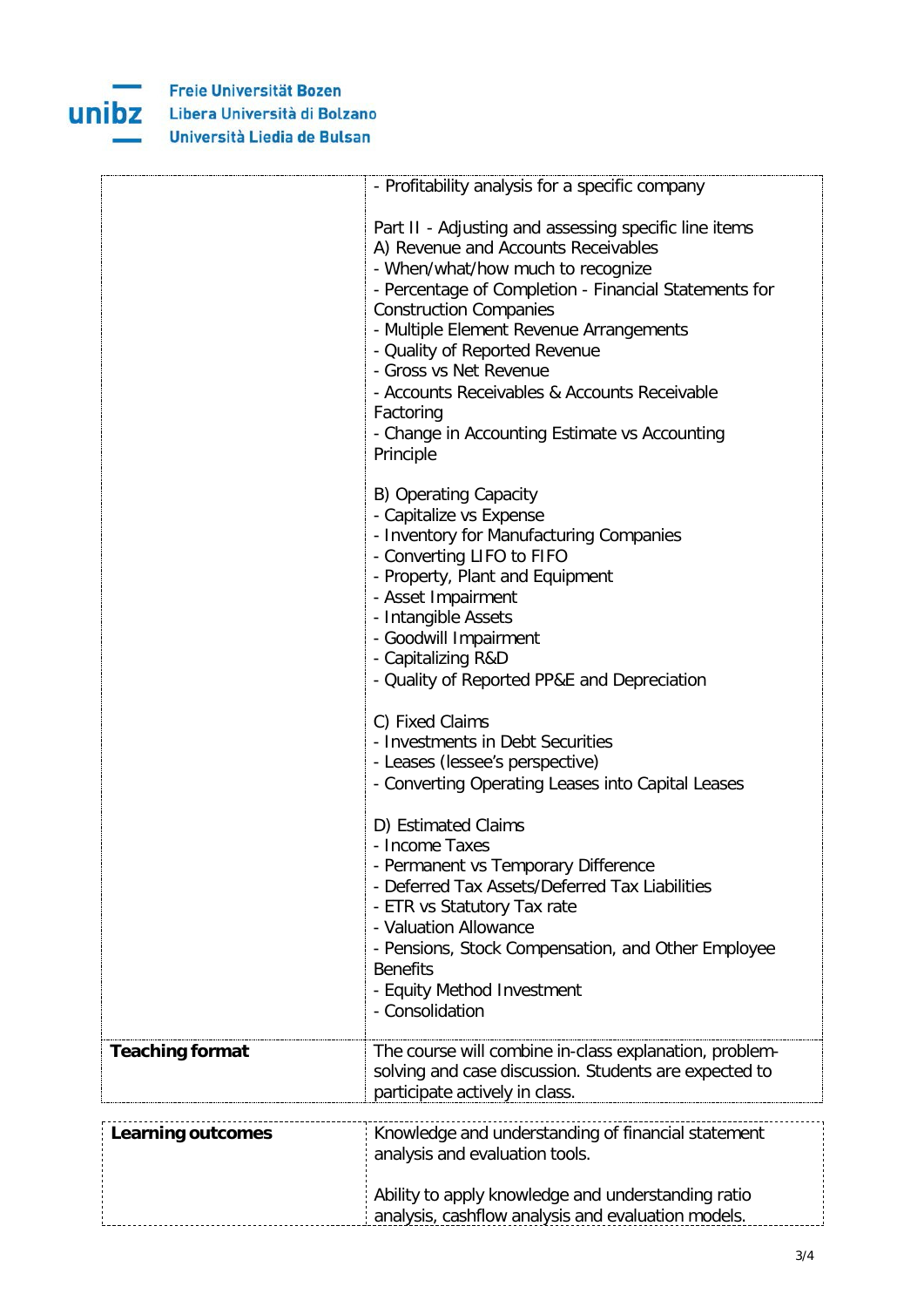

| Making judgments on the appropriate ratio analysis, cash<br>flow analysis and evaluation models. |
|--------------------------------------------------------------------------------------------------|
| Communication skills to evaluate reporting performance<br>of a firm.                             |
| Learning skills: Ability to apply ratio analysis, cashflow<br>analysis and evaluation models.    |

| Assessment                                                    | Non-attending student:<br>Written exams + Financial Statement Analysis of an<br>unlisted firms of the BZ province<br>with Revenue higher than 10 Million EURO<br><b>Attending students:</b><br>Midterm and Final written exam, Assignments, Group<br>Project                                                                                                                                                                                                                                                                                                                                                                                                                                                                                                                                                                                                                                                                                                                   |  |  |  |  |
|---------------------------------------------------------------|--------------------------------------------------------------------------------------------------------------------------------------------------------------------------------------------------------------------------------------------------------------------------------------------------------------------------------------------------------------------------------------------------------------------------------------------------------------------------------------------------------------------------------------------------------------------------------------------------------------------------------------------------------------------------------------------------------------------------------------------------------------------------------------------------------------------------------------------------------------------------------------------------------------------------------------------------------------------------------|--|--|--|--|
| <b>Assessment language</b>                                    | English                                                                                                                                                                                                                                                                                                                                                                                                                                                                                                                                                                                                                                                                                                                                                                                                                                                                                                                                                                        |  |  |  |  |
| <b>Evaluation criteria and</b><br>criteria for awarding marks | <b>Not Attending Students</b><br>Not attending students are evaluated through:<br>1) Written exam (80%) that covers the following<br>textbook Chapters: 1, 2, 8, 9, 10, 11, 12, 18, 20<br>2) Assignment (20%) Financial Statement Analysis of an<br>unlisted firms of the BZ province with Revenue higher<br>than 10 Million EURO to be submitted by the day before<br>the exam date<br><b>Attending Students</b><br>Midterm 15 or 25%, Final 35 or 45%, Group Assignments<br>30%, Professionalism 10%.<br>Your total grade will weigh the final exam more heavily if<br>you do better on the final than on the midterm<br>exam. That is, your final score in the class will be<br>determined using the following formula:<br>Final score = $0.30 \times$ (score group assig.) + $0.10 \times$ (score<br>professionalism) + Max $\{0.15 \times m$ idterm exam<br>score + 0.45 $\times$ final exam score, 0.25 $\times$ midterm exam<br>score + $0.35 \times$ final exam score} |  |  |  |  |
| <b>Required readings</b>                                      |                                                                                                                                                                                                                                                                                                                                                                                                                                                                                                                                                                                                                                                                                                                                                                                                                                                                                                                                                                                |  |  |  |  |

| Required readings      | VALUATION<br>Edition: 5                          | FINANCIAL STATEMENT ANALYSIS AND SECURITY               |  |  |  |  |
|------------------------|--------------------------------------------------|---------------------------------------------------------|--|--|--|--|
|                        | Authors: Stephen H Penman<br>ISBN: 9780071326407 |                                                         |  |  |  |  |
| Supplementary readings | readings and exercise                            | Also, for most course topics, I will provide additional |  |  |  |  |